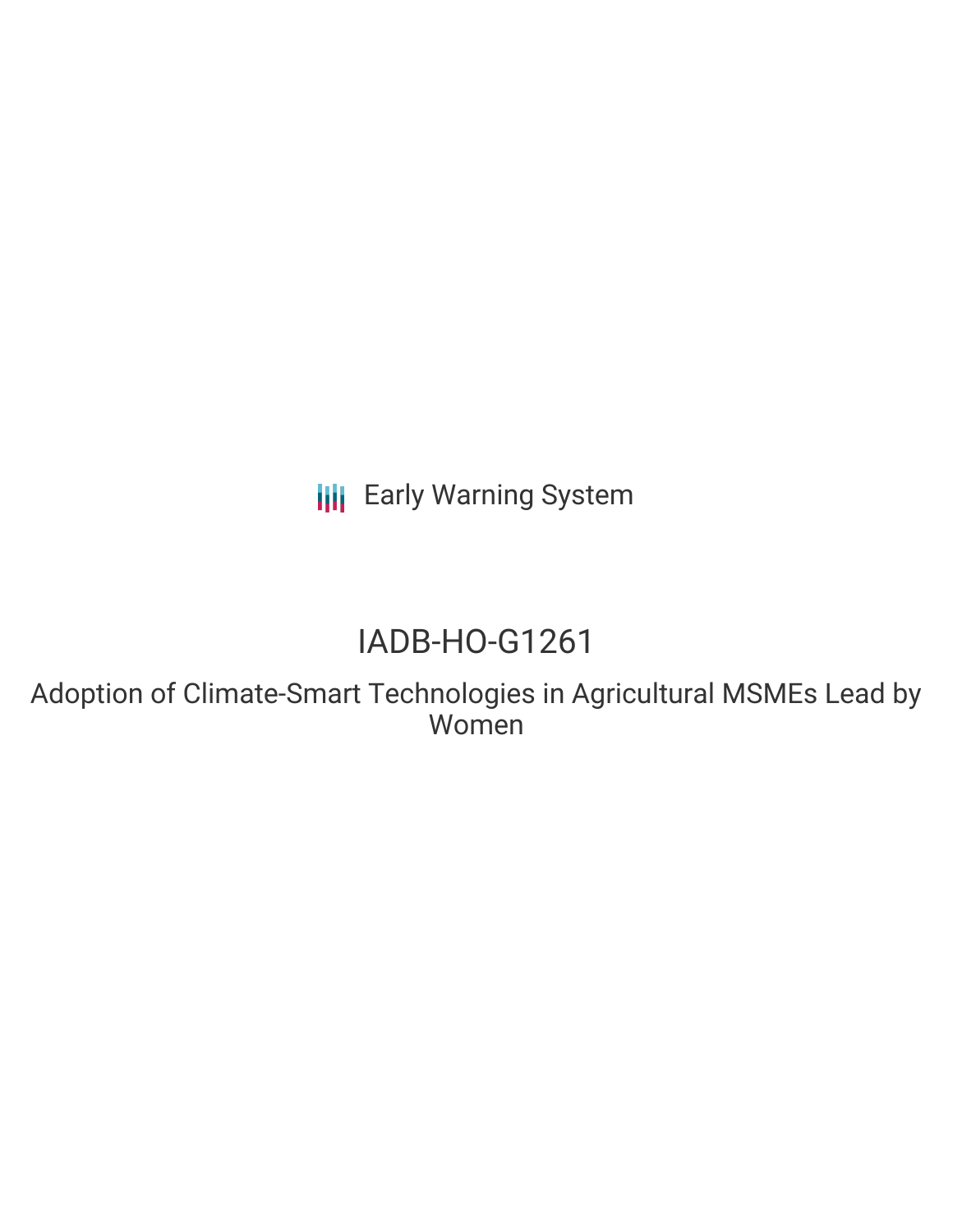

### **Quick Facts**

| <b>Countries</b>               | Honduras                                          |
|--------------------------------|---------------------------------------------------|
| <b>Financial Institutions</b>  | Inter-American Development Bank (IADB)            |
| <b>Status</b>                  | Proposed                                          |
| <b>Bank Risk Rating</b>        | C                                                 |
| <b>Borrower</b>                | Government of Honduras                            |
| <b>Sectors</b>                 | Agriculture and Forestry, Climate and Environment |
| <b>Investment Type(s)</b>      | Grant                                             |
| <b>Investment Amount (USD)</b> | $$1.40$ million                                   |
| <b>Project Cost (USD)</b>      | $$1.40$ million                                   |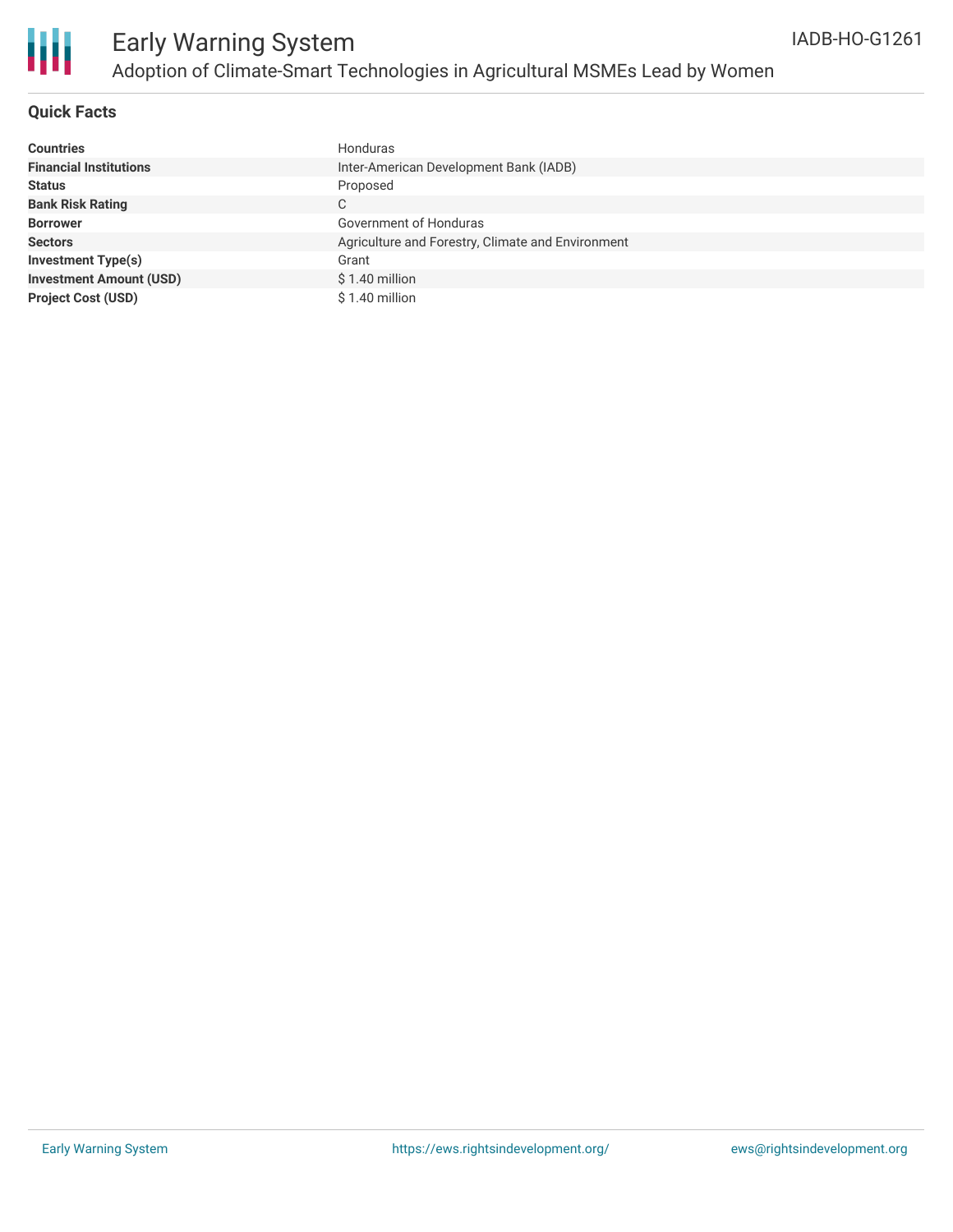

## **Project Description**

The objective is to contribute to the resilience of women micro, small and medium enterprises (MSMEs) led by women through support for the adoption of climate-smart technologies and technical assistance for their implementation.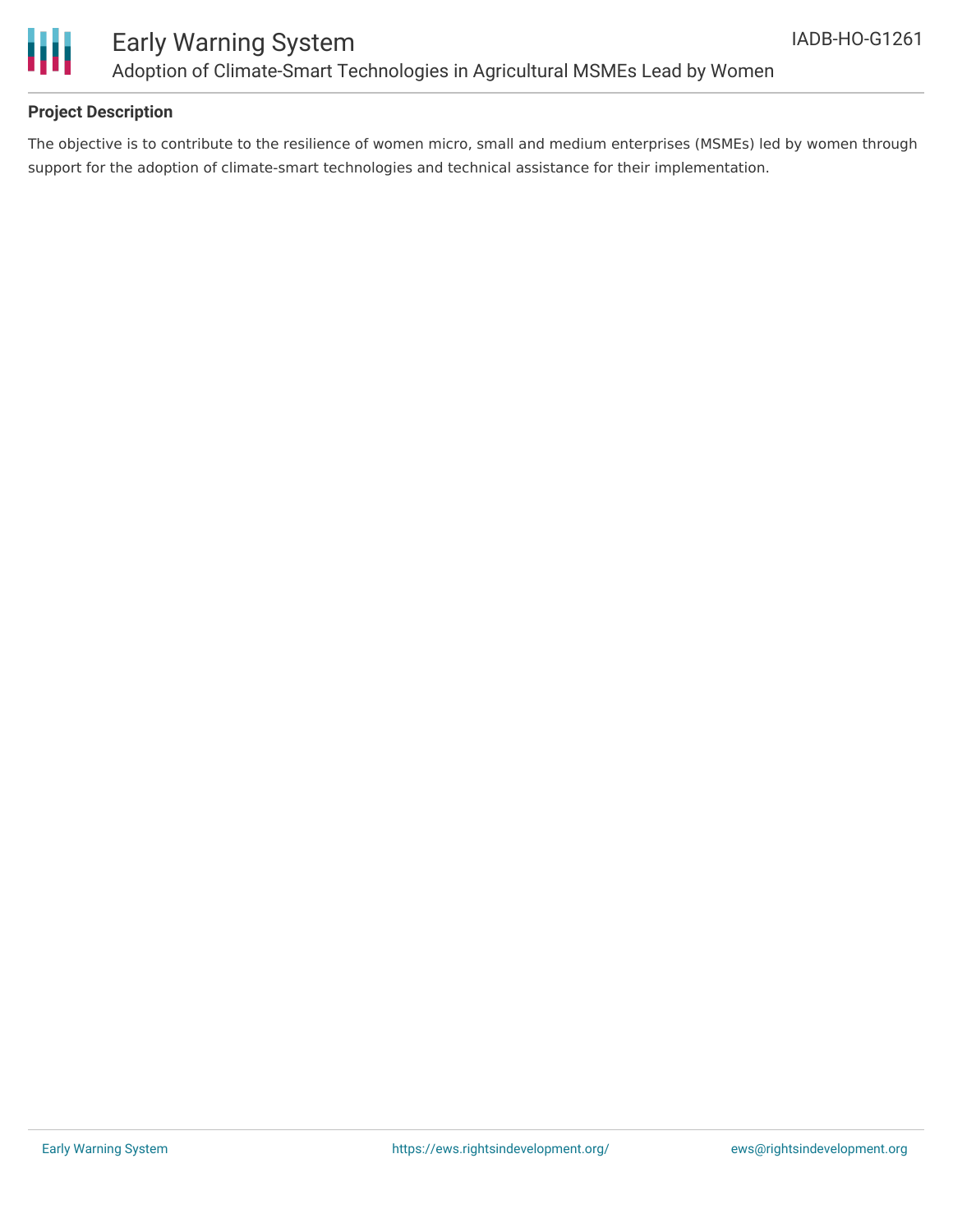

# Early Warning System Adoption of Climate-Smart Technologies in Agricultural MSMEs Lead by Women

### **Investment Description**

• Inter-American Development Bank (IADB)